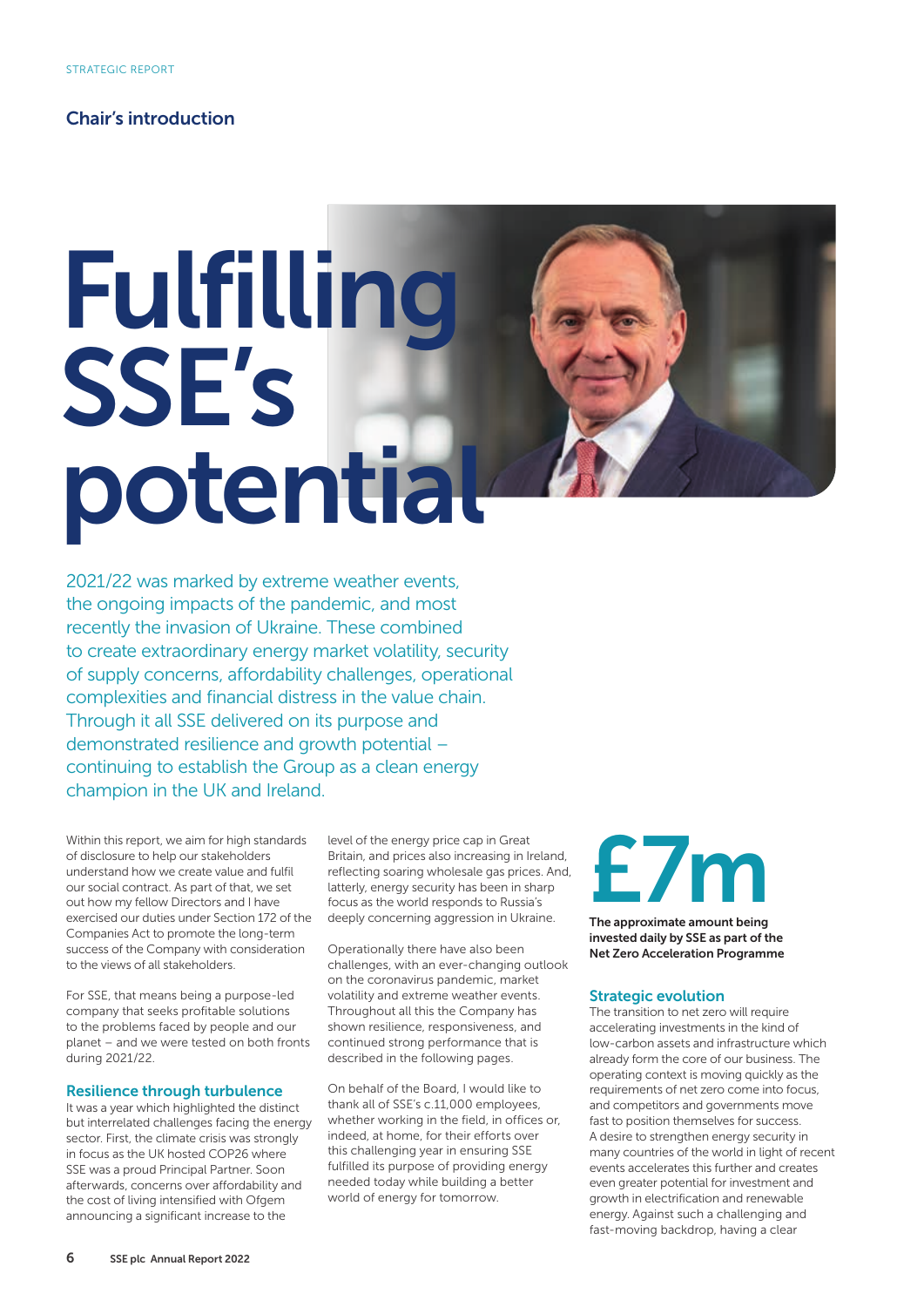"In the context of the climate emergency, it is vital that we align our activities with a pathway consistent with limiting global warming to 1.5°C, and to recognised global frameworks. For that reason, we are proud to have enhanced our 2030 goals this year, which are aligned with the UN's Sustainable Development Goals."

purpose is vital in guiding decision-making and this was central for the Board as we carried out the strategic review that culminated in SSE's Net Zero Acceleration Programme, published in November.

Over a period of several months, we undertook a comprehensive process to identify the strategic response to this changing environment that would enable SSE to fulfil its potential and optimise value for shareholders and society. Recent events in Ukraine have served to strengthen and reinforce the conclusions.

We have continued to reshape the Group, divesting our investments in gas production and gas distribution, while focusing and accelerating investments into renewables, including international opportunities. We see substantial investments required to build networks for net zero, flexible generation and storage technologies including pumped hydro storage, solar and batteries. And we see increased opportunities for lower-carbon thermal generation as part of the energy mix. SSE has options in every part of the net zero electricity infrastructure value chain.

These are all growth businesses and the potential in new geographies is significant as we have seen through our recent expansion into the Japanese offshore and Southern European onshore wind markets. There is more to come as we continue to evolve, but our Net Zero Acceleration Programme means we have a clear, fully-funded plan that will create real value over the next five years and set us up for further growth later in the decade.

The landscape will continue to change at pace and we therefore view the Net Zero Acceleration Programme as the beginning, not the end, of our strategic evolution.

### Holding ourselves accountable

In the context of the climate emergency, it is vital that we align our activities with a pathway consistent with limiting global warming to 1.5°C, and to recognised global frameworks. For that reason, we are proud to have enhanced our 2030 Goals this year, which are aligned with the UN's Sustainable Development Goals.

But it is also paramount that our shareholders' views are heard on our progress towards net zero. We published our Net Zero Transition Plan in March and now we have to progress it. We recognise that there is a long way to go and we don't yet have all the answers; but the plan gives our best current view and, critically, is open about the challenges to enable constructive debate. We look forward to receiving shareholder feedback ahead of the AGM in July.

A big part of holding ourselves accountable is taking a leadership position on disclosure. We adopted TCFD reporting ahead of time on a voluntary basis back in 2018 and will continue to be proactive in our reporting. This Strategic Report builds on the work done in recent years to maximise the transparency of our stakeholder interactions and delivery of our social contract.

A critical stakeholder group is SSE's employees, and the Board continued to engage regularly with them through the year. I've been struck by the strength of SSE's culture, and it is clearly an important factor in the Company's resilience to the challenges that have been posed in the recent past. We remain determined to become an even more diverse and inclusive company and more details on our efforts in that respect are set out later in this report.

### Looking ahead

It is clear that global ambition for a clean energy transition that can deliver net zero while bolstering energy security and maintaining affordable prices will only intensify. SSE sits at the heart of that set of challenges, and our portfolio is fully aligned with the opportunities which will emerge. We will remain agile and focused on value creation within that context, and we will meet our purpose of providing energy needed today while building a better world of energy for tomorrow.

To close, I can confirm that this Strategic Report and the associated Section 172 Statement on page 110 **B** have been approved by the Board in line with the Companies Act 2006.

Sir John Manzoni Chair, SSE plc 24 May 2022

SSE's culture, and the people who underpin it such these apprentices at Peterhead power station, are the key to the Group's ongoing success.

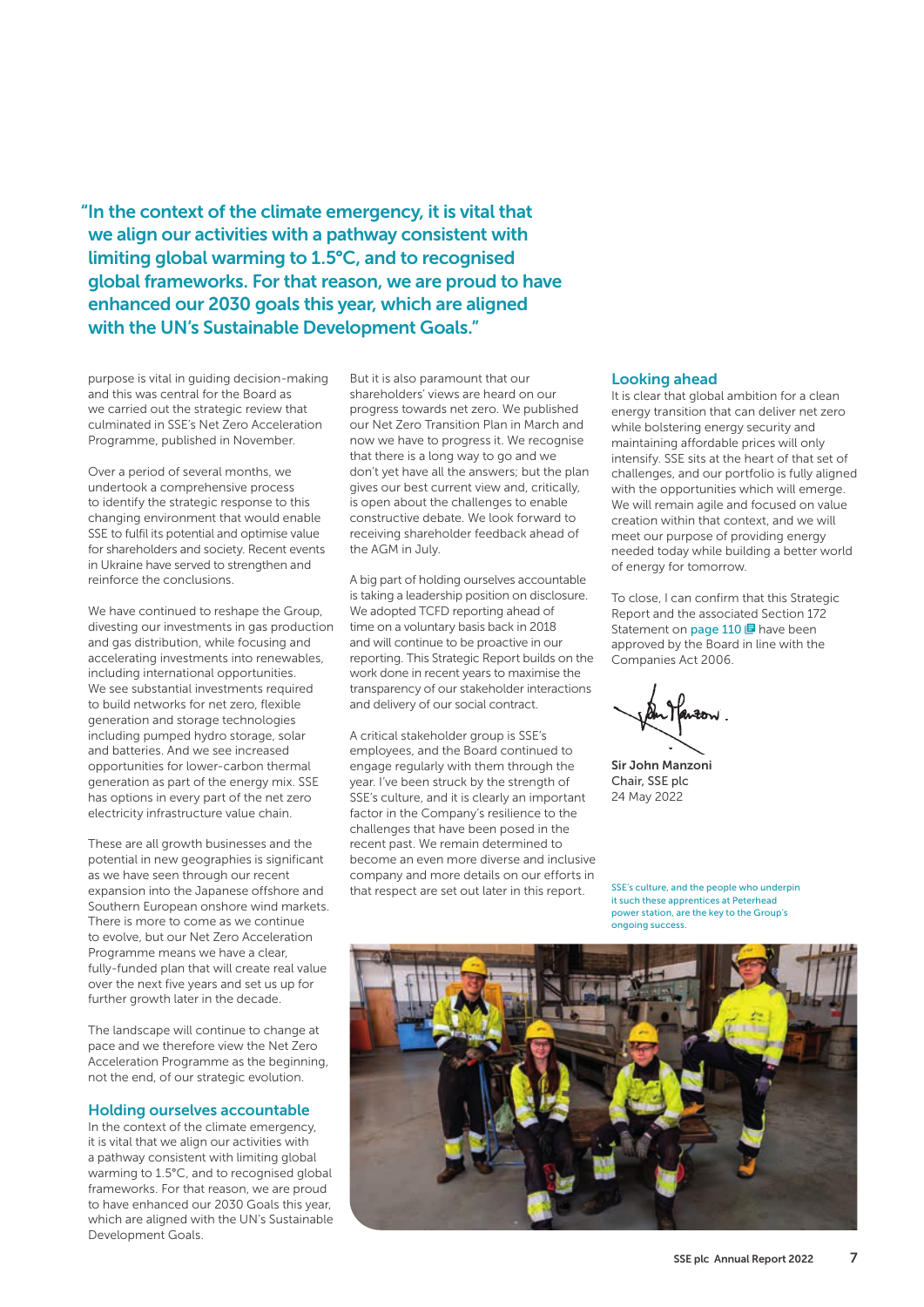### Chief Executive's review

# Leading the way to net zero

Having led the refocusing of SSE's strategy and from his leadership position in its execution, SSE's Chief Executive, Alistair Phillips-Davies, looks back on an exceptional year of delivery and ahead to a decade of growth to come.

The pages of this report tell a story of operational delivery and financial performance that reflects the strides we are making in execution of our strategy and the value we are creating for shareholders and society. We are putting the investment plans within our Net Zero Acceleration Programme to work, pursuing growth options and spending nearly £7m a day on the clean electricity infrastructure that is so important to tackling climate change.

Progress made in 2021/22 gives us confidence in our strategic direction and optimism about meeting the ambitious new 2030 Goals set out on pages 18 and 19 $E$ . But the year had challenges too: it presented us with uncertainty and day-to-day restrictions brought by the coronavirus outbreak, a post-pandemic energy crisis exacerbated by war in Europe and exceptional weather events that tested the resilience of our electricity distribution networks.

### The right people

Through it all SSE's direct employees and contractors have stuck to the task of providing energy needed today while

building a better world of energy for tomorrow. With the rest of the executive team, I'm immensely proud of the way our colleagues have responded and very grateful for what they have achieved.

Keeping those people out of harm's way remains our number one priority and we go into 2022/23 with a renewed focus on safety and wellbeing after a year of increased operational activity unfortunately saw 14 more injuries than in 2020/21.

Our skilled and increasingly diverse c.11,000-strong workforce is central to our success and as we grow we need even more people. We will be creating 1,000 new jobs a year on average over the course of our five-year capex plan. These are critical, high-quality jobs in regional areas, in many cases transitioning skilled people from high-carbon to low-carbon roles.

We have the right management too, with business leaders who are the best in their fields, including new, highly-experienced managing directors bringing renewed delivery impetus to SSE Renewables and SSE Thermal.

### The right business mix

Once again a resilient mix of market-based and economically-regulated businesses shielded the Group against the worst of the shocks reverberating through the economy.

SSE's business model is based around the assets and capabilities required for the global transition to an electrified, net zero system. This is the result of the highly successful disposals programme and targeted investments which have created a group with the capabilities and projects to create value right across the clean electricity value chain. SSE is an ESG-aligned growth investment opportunity; with an attractive blend of regulated and market-based income streams across a very deliberately chosen, integrated mix of businesses

Through these businesses, we continued to work on long-term solutions to problems faced by the sector that have been brought into stark relief by geopolitical events. As policymakers are seeking to break the link between global energy markets and the cost of living, our investment in indigenous, lowercarbon power sources and greater flexibility is decarbonising the energy system, reducing dependence on imported gas and supporting a just transition to net zero.

In a year of strategic delivery high points, it was perhaps fitting that it closed with the completion of our SGN stake sale, marking